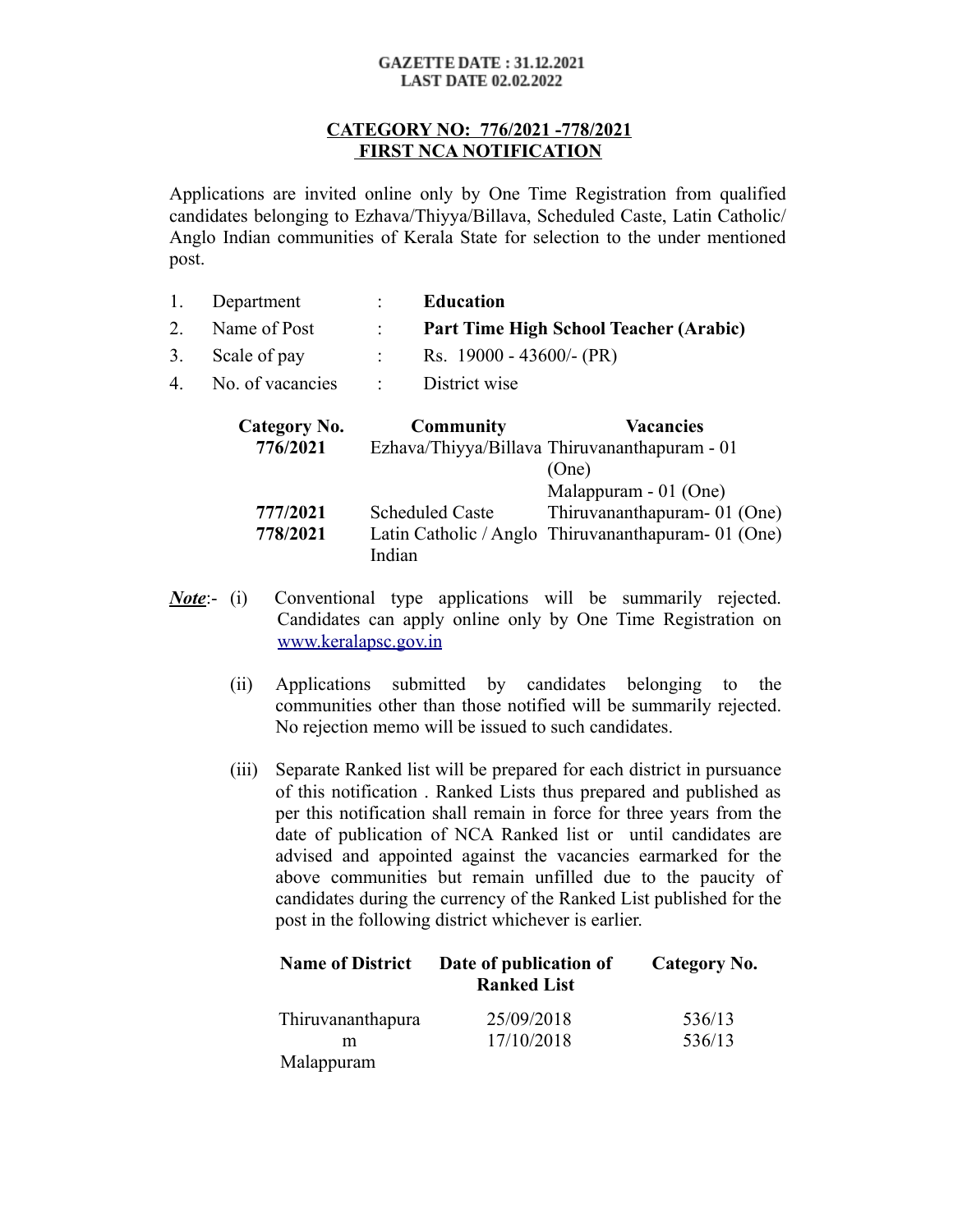- (iv) Candidates should apply to any one of the above districts where the vacancies are existing for the respective community and note the name of the district in the relevant column of the application. Applications should not be submitted to more than one district in response to this notification. If applications are submitted contrary to the above direction, and if selected his/her name will be removed from the Ranked lists and disciplinary action will be taken against him/her.
- (v) The selection in pursuance of this notification will be made on a revenue district basis, subject to the special conditions laid down in G.O (Ms) No. 154/71/PD dated, 27.05.1971. A candidate advised for appointment in one revenue district from the Ranked List prepared is not eligible for transfer to another district unless he/she completes five years continuous service from the date of commencement of service in the former district. Even if transfer is allowed after five years, it will be subject to the rules in G.O(MS) No.4/61/PD dated, 02.01.1961. Candidates already in Government service holding this post in any one district are prohibited from applying again for this post, but they can apply to higher posts when notified.
- (vi) If the community claim in the application differs from the community noted in SSLC, then such changes are to be published in the Gazette and the same should be produced along with the Community Certificate / Non Creamy layer Certificate issued by the Revenue authorities at the time of One Time Verification or as and when required by the commission.
- 5 Method of appointment : Direct Recruitment (from Candidates belonging , to Ezhava/Thiyya/Billava, Scheduled Caste, Latin Catholic/Anglo Indian communities only)
- 6 Age Limit : 18-43. Only candidates born between 2.1.1978 and 1.1.2003 (both dates included) are eligible to apply for this post in the case of Ezhava/Thiyya/Billava, Latin Catholic/Anglo Indian candidates.

18-45 Only candidates born between 2.1.1976 and 1.1.2003 (both dates included) are eligible to apply for this post in the case of Scheduled Caste candidates. (Including the relaxation as per para 2 (i) of General Conditions).

**Note:**- For concessions allowed in upper age limit, subject to the condition that the maximum age limit shall in no case exceed 50 years, please see para (2) of the General Conditions under Part II of this Notification except para 2 (i).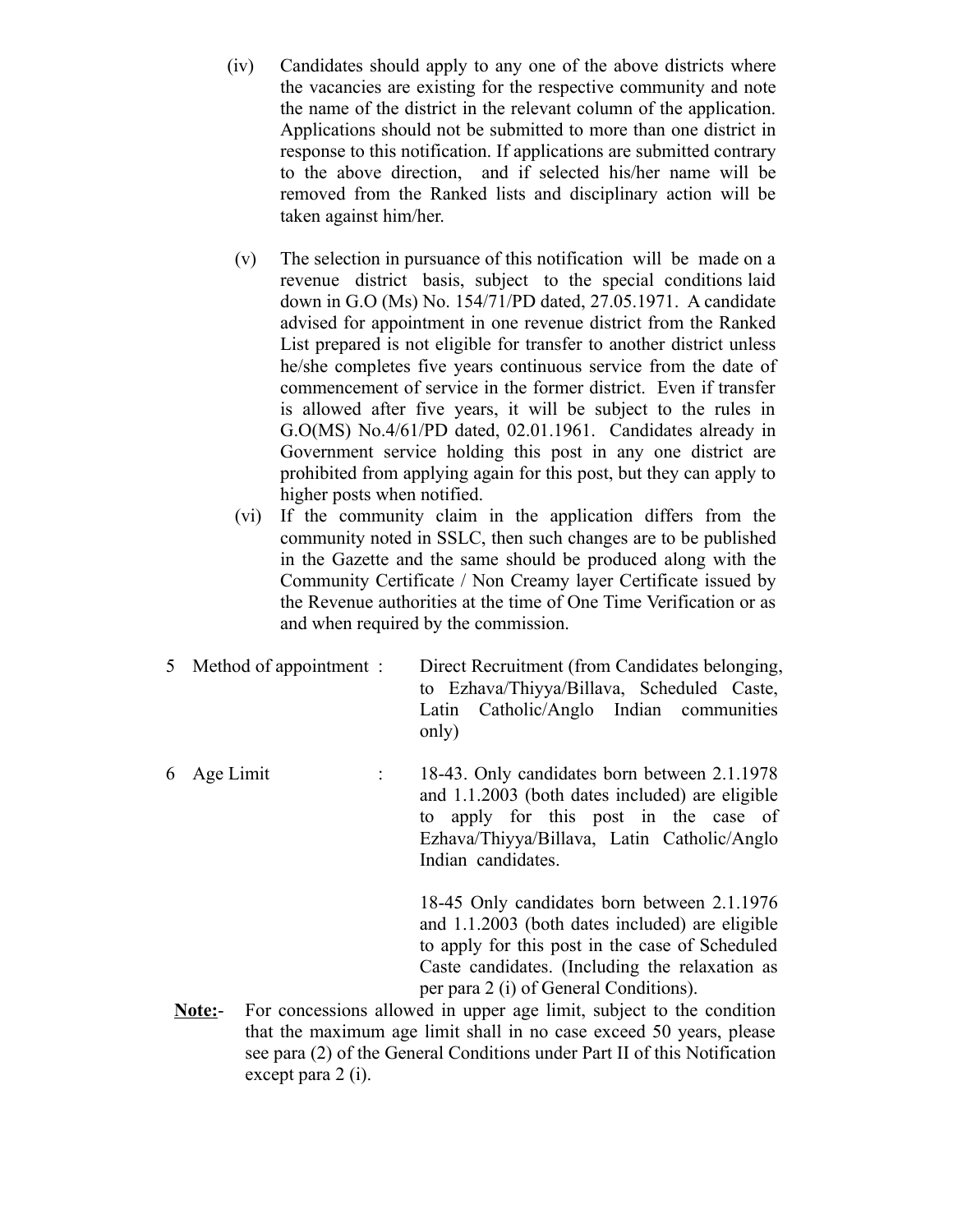# 7 **Qualifications:**

1 A Degree in Arabic or a Degree with Arabic as one of the optional ) subjects under pattern II of Part III and B.Ed/B.T/L.T conferred or recognised by the Universities in Kerala.

OR

A Title of Oriental Learning in Arabic awarded or recognized by the Universities in Kerala (if such title has been declared as equivalent to Part III of Degree) and Certificate in Language Teacher's Training issued by the Commissioner for Government Examinations, Kerala.

2 Must have passed the Kerala Teacher Eligibility Test (K-TET) for this

) post conducted by the Government of Kerala.

## **Exemption**:

- 1. Candidates who have qualified CTET/NET/SET/M.Phil/Ph.D in the respective subjects / M.Ed. in any subject are exempted from acquiring TET (G.O. (P) No. 145/16/G.Edn. Dated 30.08.16, G.O.(P)No.206/16/G.Edn. Dated 08.12.2016 and G.O (P)No.15/2020/G.Edn dated 9.10.20)
- 2. As per the conditions laid down in Government Circular No. 1866829/J3/2017 G. Edn dated 09.03.2018 those who passed CTET primary stage and CTET Elementary stage were excluded from KTET Cat. I & KTET Cat. II respectively. Also CTET qualification can't be considered as an alternative qualification for KTET Cat. III and Cat. IV
- Note :-
	- (i) M.Phil in the concerned subject be the one awarded by any of the Universities in Kerala or recognised as equivalent by any of the Universities in Kerala.
	- (ii) Post Graduates in Arabic are also eligible to apply if they possess B.Ed/B.T/L.T
	- (iii) B.Ed should be in the concerned language Arabic.
	- (iv) Disciplines in which BA/MA and B.Ed degree were obtained should be mentioned.
	- (v) The candidates who have acquired B A (Arabic and Islamic History) double main degree conducted by Calicut University are also eligible to apply for this post (G.O (MS) No. 114/18/G.Edn dated 16.08.18) .
	- (vi) KS  $&$  SSR Part II Rule 10 a (ii) is applicable.
	- (vii)Candidates claiming equivalent qualification should produce relevant Government orders during verification to prove that the qualification claimed is equivalent to the prescribed qualification for the post.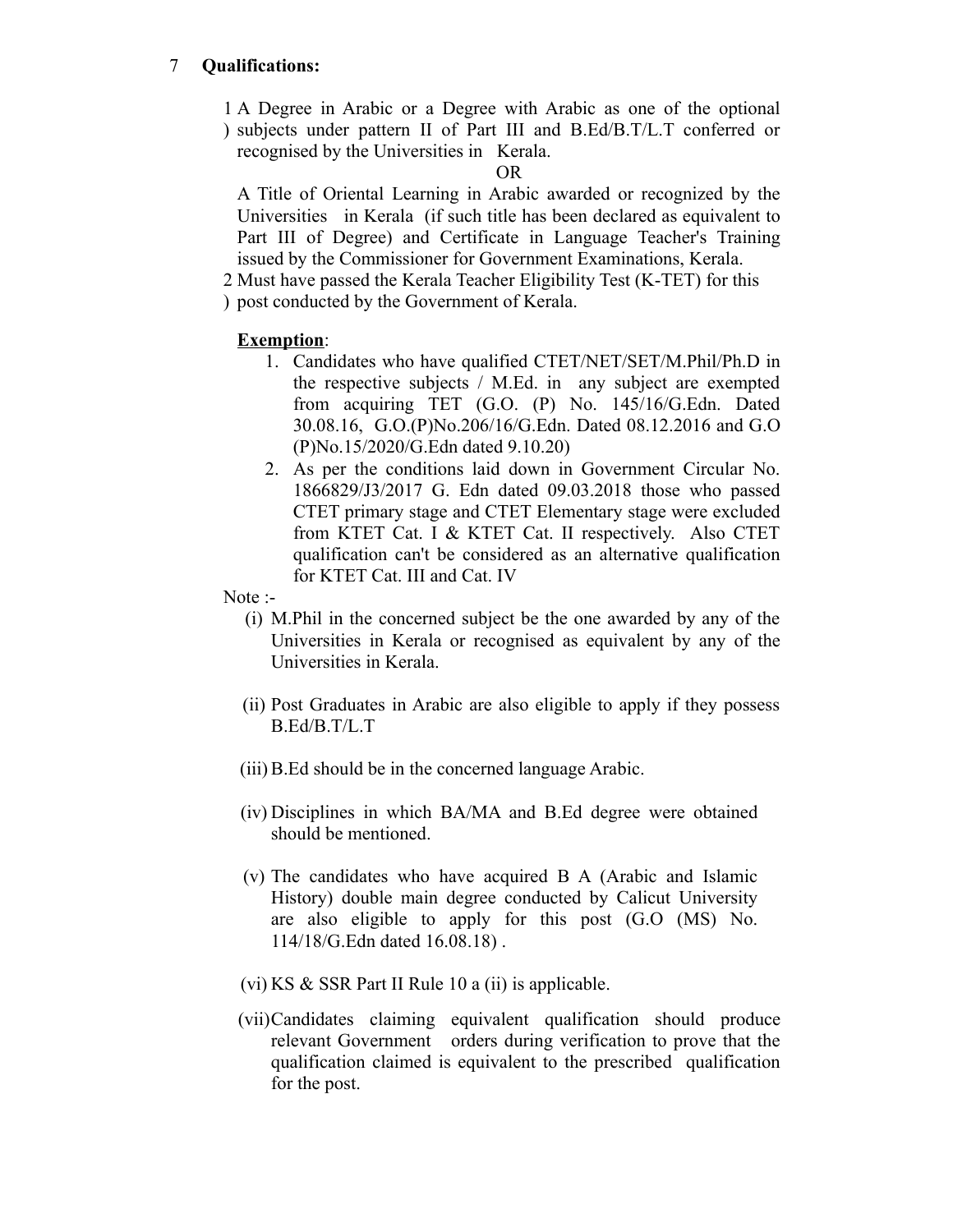## 8. **SPECIAL CONCESSIONS REGARDING APPOINTMENT AND AGE LIMIT**

- (i Preference will be given as laid down in G.O.(MS) No. 50/70/PD dated ) 12.02.1970 and G.O.(MS) No. 9/78/G.Edn. Dated 21.01.1978 to the wives of Jawans in the matter of recruitment as Teachers, if they possess the prescribed qualifications. Soldiers in active service and those working in Base Establishment are included under the term `Jawans'. Wife of Jawans must claim the same through the weightage and preferences link provided in their One Time Registration profile and give details in the space provided. Such candidates should obtain proper certificates from the Commanding Officer stating the name, military rank and military address of their husbands and produce the same as and when required by the Commission (G.O (MS) No. 509/64/Edn. Dated 19.09.1964, G.O.(MS) No. 614/65/Edn. Dated 09.11.1965 and G.O (MS) No. 243/66/Edn. Dated 27.05.1966).
- (ii) First Class Scouts and Guides will be given preference in the matter of appointment as Teachers (G.O (MS) No. 122/75/G.Edn. Dated 27.05.1975).
- (iii) Teachers of the Government Primary and Nursery Schools who are graduates and are otherwise qualified will be exempted from upper age limit (G.O (Ms) No 185/70/Edn dated 18.4.1970 and G.O (Ms) No 466/70/Edn dt 11.11.1970). They should produce proper certificates from authorities concerned as and when required by the Commission.
- Note:- The candidates who are eligible for the above preferences or concessions in upper age limit or concessions by virtue of any of the reason mentioned in Para 2 of the General Condition should claim the same through the "weightage and preferences" link provided in their One Time Registration Profile and give details in the space provided. The applications of candidates who are eligible for concession in upper age limit and who do not claim the same, are liable to be rejected presuming that they are over aged candidates. Upper age limit after allowing the relaxation as per rule should not exceed 50 years of age (see para 2 of General Conditions).
- 9. Last Date for receipt of applications :02 February 2022 Wednesday upto 12.00 Midnight.

#### 10. **Method of submitting applications:-**

 Candidates must register as per "ONE TIME REGISTRATION" with the Official Website of Kerala Public Service Commission ['www.keralapsc.gov.in](http://www.keralapsc.gov.in/)' before applying for the post. Candidates who have registered can apply by logging on to their profile using their User-ID and password. Candidates must click on the `Apply Now' button of the respective posts in the Notification Link to apply for a post. The photograph uploaded should be taken after 31.12.2011. Name of the